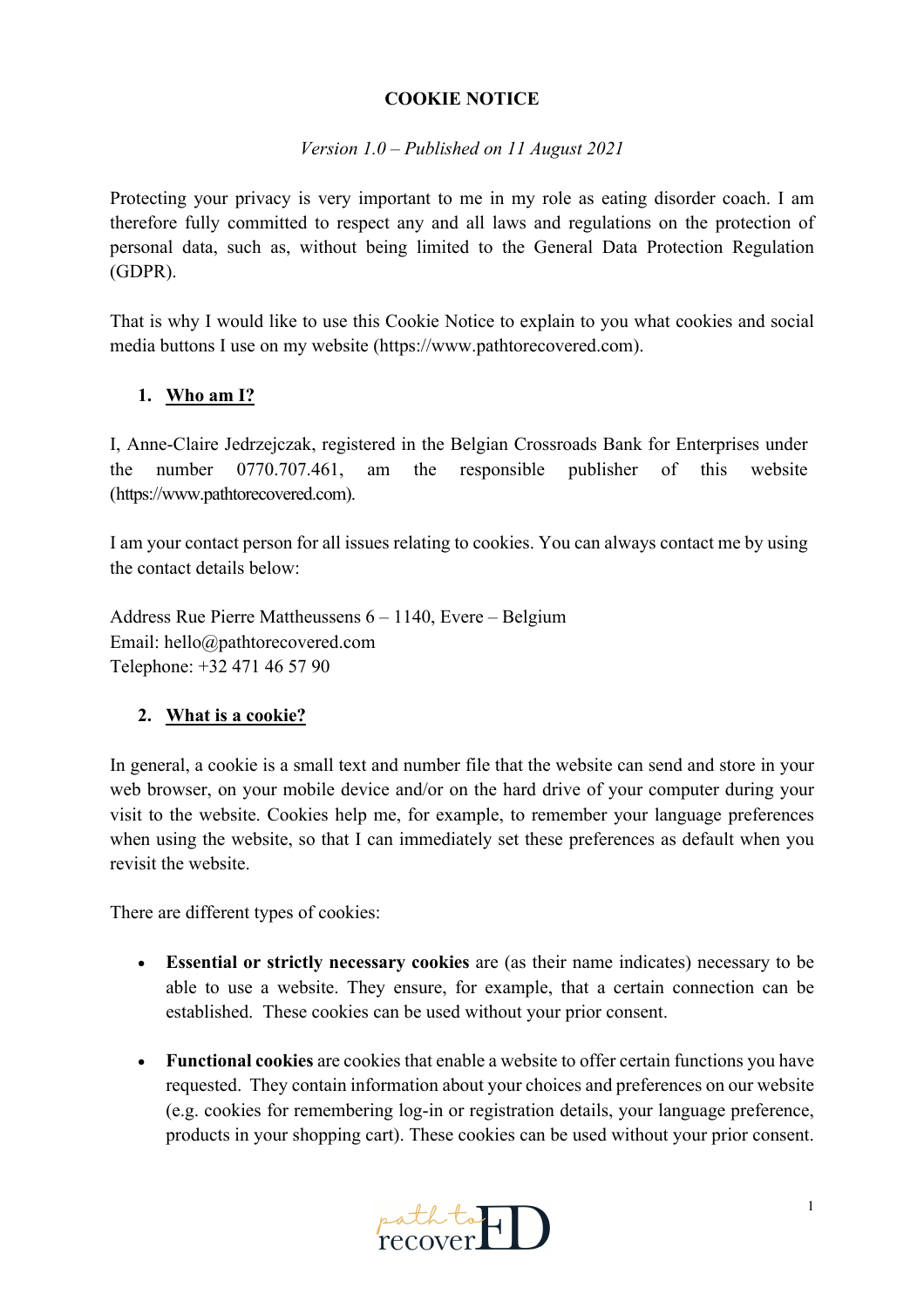• **Non-functional cookies** are cookies that can be placed for statistical, social, targeting and commercial purposes. They have nothing to do with the purely technical support of the website. These cookies can only be used with your prior consent.

In some cases, but certainly not always, cookies also collect certain personal data, such as the identification number of your computer.

### **3. Information about the cookies used on the website**

The website uses mainly essential cookies to ensure the website's functioning. When you use the website, the following essential cookies are used:

| <b>Name</b>       | <b>Function</b>                                                                                                                                                                                                                          | <b>Validity</b> |
|-------------------|------------------------------------------------------------------------------------------------------------------------------------------------------------------------------------------------------------------------------------------|-----------------|
| <b>XSRF-TOKEN</b> | Essential cookie that ensures<br>visitor browsing-security and<br>website security by preventing<br>cross-site request forgery                                                                                                           | Session         |
| wixUIDX           | Essential cookie used by the<br>hosting provider that allows the<br>start of a session and navigation<br>through a specific web, as well<br>as collects information and<br>traffic on a website, such as<br>duration, location, duration | 3 months        |
| wixCIDX           | Essential cookie used for<br>system monitoring and<br>debugging                                                                                                                                                                          | 3 months        |
| Consent-policy    | Essential cookie used for<br>cookie banner parameters                                                                                                                                                                                    | 12 months       |
| bSession          | Essential cookie used for<br>system effectiveness<br>measurement                                                                                                                                                                         | 30 minutes      |
| svSession         | Essential cookie used in<br>connection with user login                                                                                                                                                                                   | 2 years         |
| hs                | Essential cookie used for<br>security reasons                                                                                                                                                                                            | Session         |

The cookies used do not allow the systematic gathering of data that could allow the identification of the users of the website. They only help to ensure and improve the functioning of the website.

In addition, the website also uses certain non-functional cookies if you have given your consent to do so via the cookie banner. You can withdraw this consent at any time by deleting the cookies stored in your browser (*see below*). When you use the website and have given your consent, the following non-functional cookies are used:

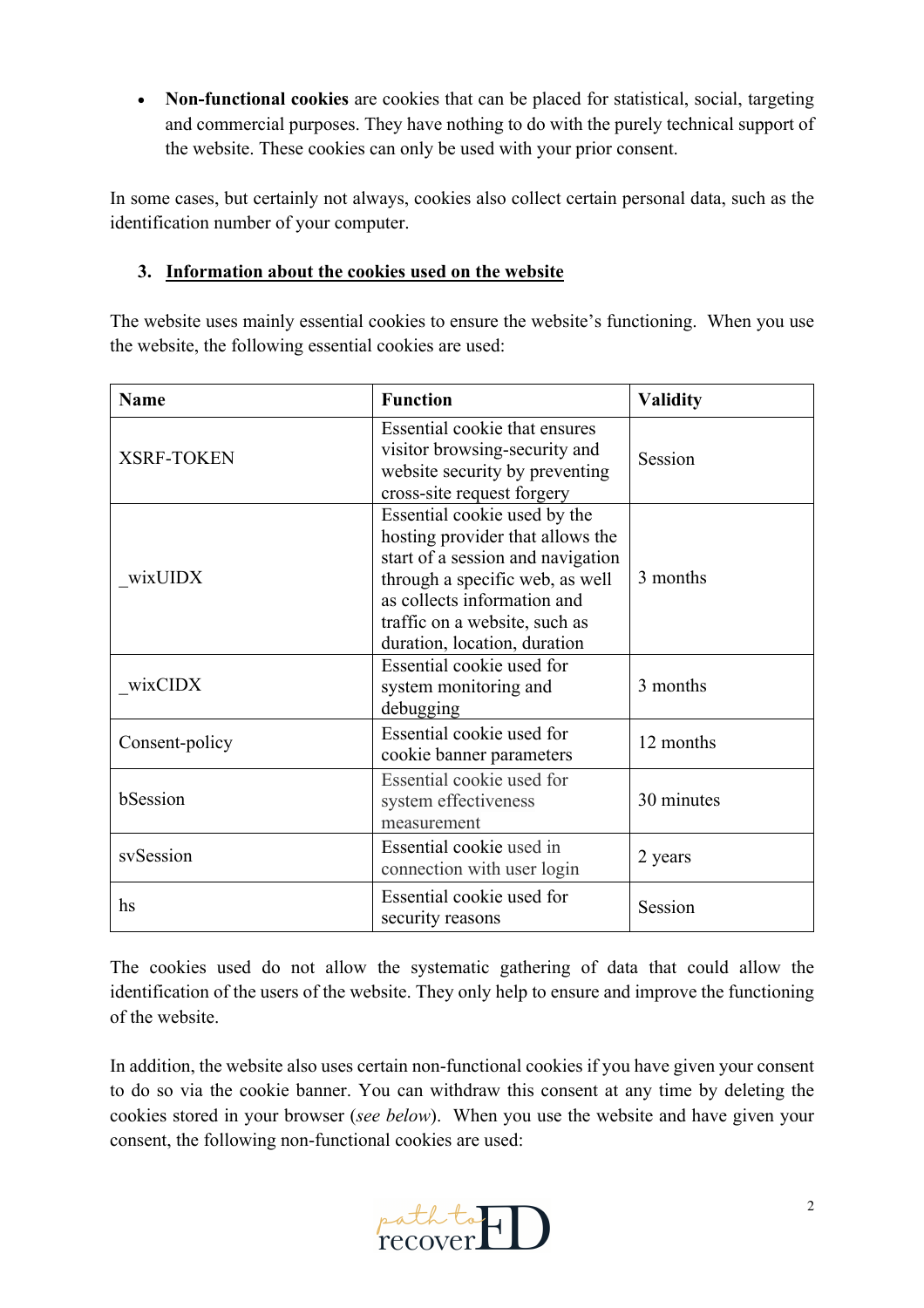| <b>Name</b> | <b>Function</b>                   | <b>Validity</b> |
|-------------|-----------------------------------|-----------------|
| ga          | Statistical cookie used by        | 2 years         |
|             | Google Analytics to identify      |                 |
|             | unique users in order to allow it |                 |
|             | to store and count page views     |                 |
| gcl au      | Advertising cookie placed by      |                 |
|             | Google Adsense to store and       | 2 months        |
|             | track conversions                 |                 |

The website also contains certain social media buttons that allow visitors to directly navigate to my social media profiles (Facebook and Instagram). If you click on these social media buttons, it is possible that the social network in question places a cookie in order to retrieve your identity on the respective social network or to determine your preferences. More information about which cookies are used by these social networks can be found in the privacy and cookie statements of these social networks. Therefore, please always read the privacy and cookie statements of the respective social networks carefully. I cannot influence the content of these cookie statements or the content of the cookies of these third parties

# **4. Accepting cookies**

A cookie banner will appear on your first visit to the website. This cookie banner informs you about the cookies used on the website, and also asks you your consent to use non-functional cookies. You are free to agree to this or not.

## **5. Managing cookies (deleting or disabling)**

If you do not want websites to place cookies on your computer or if you want to delete your cookies, you can change the cookie settings in your web browser. These settings can usually be found in the 'Options' or 'Preferences' menu of your web browser. You can also adjust your settings so that your browser refuses all cookies or only cookies from third parties.

To better understand these settings, the following links may be helpful. If not, you should consult the 'Help' function in your web browser for more details.

- Chrome
- Firefox
- Internet Explorer
- Safari

You can find useful information about cookies at: http://www.allaboutcookies.org/ and http://www.youronlinechoices.com/uk/.

## **6. What law is applicable to this Privacy Notice?**

Any dispute in relation to this Cookie Notice must be interpreted in accordance with Belgian law. The Belgian courts of your place of residence shall have exclusive jurisdiction to rule